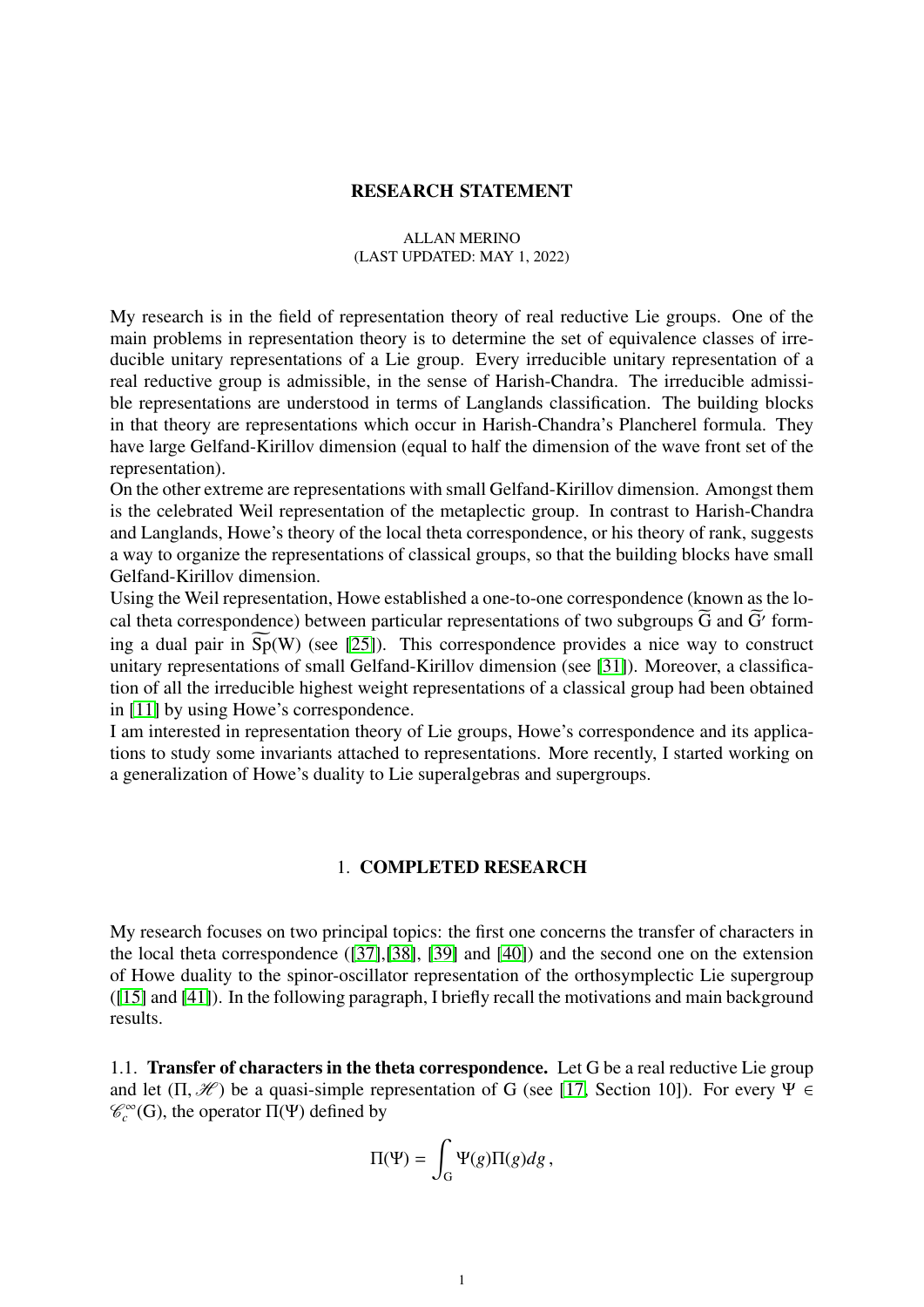where  $dg$  is a Haar measure on G, is well-defined and bounded on  $\mathcal{H}$ . In [\[16,](#page-9-5) Section 5], Harish-Chandra proved that for every  $\Psi \in \mathcal{C}_c^{\infty}(G)$ ,  $\Pi(\Psi)$  is a trace class operator and the corresponding map

$$
\Theta_{\Pi}:\mathscr{C}_c^\infty(G)\ni\Psi\to\mathrm{tr}(\Pi(\Psi))\in\mathbb{C}
$$

is a distribution in the sense of Laurent Schwartz (see [\[16,](#page-9-5) Section 5]). Moreover, in [\[19,](#page-9-6) Theorem 2], Harish-Chandra proved that there exists a locally integrable function  $\Theta_{\Pi}$  on G, analytic on  $G^{\text{reg}}$ , such that  $\Theta_{\Pi} = T_{\Theta_{\Pi}}$ , i.e. for every  $\Psi \in \mathcal{C}_c^{\infty}(G)$ ,

$$
\Theta_{\Pi}(\Psi) = \int_{G} \Theta_{\Pi}(g)\Psi(g)dg.
$$

The locally integrable function  $\Theta_{\Pi}$  is called the character of the representation  $\Pi$ . In few cases, explicit formulas for  $\Theta_{\Pi}$  had been found:

- If G is compact (Weyl).
- If  $(\Pi, \mathcal{H})$  is a discrete series representation of G. More precisely, in [\[18\]](#page-9-7) and [\[20\]](#page-9-8), Harish-Chandra gave a classification of discrete series representations of G and determined the value of the corresponding character  $\Theta_{\Pi}$  on the compact Cartan subgroup H of G. For holomorphic discrete series, the value of  $\Theta_{\Pi}$  on the other Cartan subgroups had been determined by Hecht (see [\[21\]](#page-9-9)). For a more geometric interpretation of the character for discrete series representations, see Rossmann's paper [\[50\]](#page-10-5) where he proved a general conjecture of Kirillov [\[28\]](#page-9-10) linking the character of Π and the Fourier transform of a co-adjoint orbit on G.
- If  $(\Pi, \mathcal{H})$  an irreducible principal series representation (see [\[29,](#page-9-11) Proposition 10.18]).
- If  $(\Pi, \mathcal{H})$  is an irreducible unitary highest weight representation, Enright's result (see [\[13,](#page-9-12) Corollary 2.3]) describes the restriction of the character  $\Theta_{\Pi}$  to a maximal compact Cartan subgroup.

Let W be a finite dimensional vector space over  $\mathbb R$  endowed with a non-degenerate, symmetric bilinear form  $\langle \cdot, \cdot \rangle$ . Let Sp(W) be the corresponding group of isometries of (W,  $\langle \cdot, \cdot \rangle$ ), Sp(W) be the metaplectic cover of Sp(W) (see [\[2,](#page-8-0) Definition 4.18]) and ( $\omega$ , H) be the corresponding Weil representation (see [\[2,](#page-8-0) Section 4.8]). For an irreducible reductive dual pair  $(G, G')$  in Sp(W), let  $\widetilde{G}$   $\widetilde{G}'$  be the preimages of  $G$  and  $G'$  in  $\widetilde{S}_{p}(W)$  respectively. So  $(\widetilde{G}, \widetilde{G}')$  is a dual pair in  $\widetilde{G}, \widetilde{G}'$  be the preimages of G and G' in  $\widetilde{Sp}(W)$  respectively. So,  $(\widetilde{G}, \widetilde{G}')$  is a dual pair in  $\widetilde{Sp}(W)$ <br>(see [251]) (see [\[25\]](#page-9-0)).

For a subgroup  $\widetilde{E}$  of  $\widetilde{Sp}(W)$ , we denote by  $\mathcal{R}(\widetilde{E}, \omega)$  the set of conjugacy classes of irreducible admissible representations (Π,  $\mathcal{H}_{\Pi}$ ) of  $\widetilde{E}$  which can be realized as a quotient of  $\mathcal{H}^{\infty}$  by a closed pair  $(G, G')$  of Sp(W), we have a one-to-one correspondence between  $\mathcal{R}(\widetilde{G}, \omega)$  and  $\mathcal{R}(\widetilde{G}', \omega)$  $\omega^{\infty}(\widetilde{E})$ -invariant subspace. As proved by Howe (see [\[25,](#page-9-0) Theorem 1]), for every reductive dual whose graph is  $\mathscr{R}(\widetilde{G}\cdot\widetilde{G}',\omega)$ .  $\frac{\partial}{\partial \widetilde{G}}$ .

More precisely, if  $\Pi \in \mathcal{R}(G, \omega)$ , we denote by N( $\Pi$ ) the intersection of all the closed G-invariant expression of all the choice  $G$  invariant expression  $\mathcal{L}$  such that  $\Pi \sim \mathcal{H}^{\infty} / \mathcal{N}$ . Then the space subspaces  $\mathcal N$  such that  $\Pi \approx \mathcal H^{\infty}/\mathcal N$ . Then the space  $\mathcal H(\Pi) = \mathcal H^{\infty}/N(\Pi)$  is a  $\tilde G \cdot \tilde G'$ -<br>module and in particular  $\mathcal H(\Pi) = \Pi \otimes \Pi'$ , where  $\Pi'$  is a  $\tilde G'$  module, not irreducible in general. module and in particular  $\mathcal{H}(\Pi) = \Pi \otimes \Pi_1'$  $T_1'$ , where  $\Pi_1'$  $\frac{1}{1}$  is a G<sup>'</sup>-module, not irreducible in general, but Howe's duality theorem says that there exists a unique irreducible quotient  $\Pi'$  of  $\Pi'_{1}$  with  $\Pi' \in \mathcal{R}(\widetilde{G}', \omega)$  and  $\Pi \otimes \Pi' \in \mathcal{R}(\widetilde{G} \cdot \widetilde{G}', \omega)$ .<br>Every representation appearing in the corr

Every representation appearing in the correspondence has a distribution character, and characters are analytic objects completely identifying the irreducible representations. I am interested in the transfer of characters in the Howe correspondence: how to link  $\Theta_{\Pi}$  and  $\Theta_{\Pi'}$  or more generally, how can we get  $\Theta_{\Pi'}$  starting from  $\Theta_{\Pi}$ ?

<span id="page-1-0"></span>*Remark* 1.1*.* When G is compact, the situation turns out to be much easier. Indeed, every  $(\Pi, \mathcal{H}_{\Pi}) \in \mathcal{R}(\bar{G}, \omega)$  is a subrepresentation of  $(\omega, \mathcal{H})$  and in particular, its isotypic component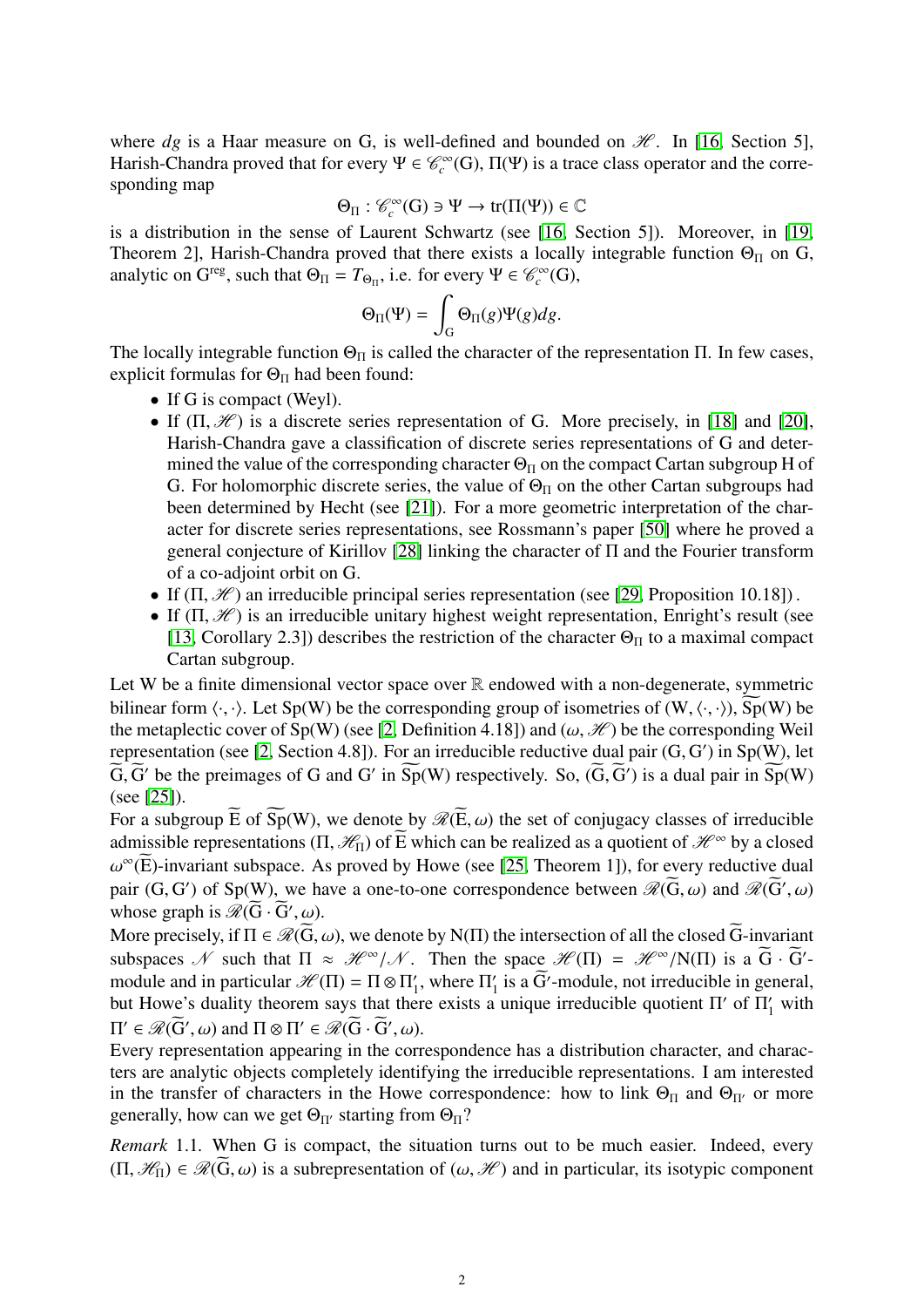$\mathcal{H}(\Pi)$  is a closed subspace of  $\mathcal{H}$ . Moreover,  $\tilde{G}'$  acts on  $\mathcal{H}(\Pi)$  and we have  $\mathcal{H}(\Pi) = \Pi \otimes \Pi'$ , where  $\Pi'$  is an irreducible unitary representation of  $\widetilde{G}'$ . We have:

$$
\omega=\bigoplus_{\Pi\in\hat{\mathbf{G}}_\omega}\Pi\otimes\Pi'\,,
$$

where  $\hat{G}_{\omega}$  is the set of irreducible representations  $(\Pi, \mathcal{H}_{\Pi})$  of  $\tilde{G}$  such that  $\text{Hom}_{\tilde{G}}(\mathcal{H}_{\Pi}, \mathcal{H}) \neq \{0\}$ <br>and where the sum is not an algebraic sum but the closure of the algebraic sum with resp and where the sum is not an algebraic sum but the closure of the algebraic sum with respect to the topology of  $\mathcal H$ . This leads to character correspondence, as we shall see below.

# Transfer of characters in the theta correspondence with one compact member (Journal of Lie Theory, 2020)

Let's fix a representation  $(\Pi, \mathcal{H}_{\Pi}) \in \hat{G}_{\omega}$  and denote by  $\mathcal{P}_{\Pi} : \mathcal{H} \to \mathcal{H}(\Pi)$  the projection onto the  $\Pi$  isotypic component as in Pennark 1.1. For every  $\Psi \in \mathcal{L}^{\infty}(\widetilde{G}')$ , we get: the  $\Pi$ -isotypic component as in Remark [1.1.](#page-1-0) For every  $\Psi \in \mathcal{C}_c^\infty(\widetilde{G}')$ , we get:

$$
\Theta_{\Pi'}(\Psi) = \text{tr}\left(\mathscr{P}_{\Pi}\omega(\Psi)\right) = \text{tr}\int_{\widetilde{G}'}\left(\int_{\widetilde{G}}\overline{\Theta_{\Pi}(\widetilde{g})}\omega(\widetilde{g}\widetilde{g}')d\widetilde{g}\right)d\widetilde{g}' = \int_{\widetilde{G}'}\left(\int_{\widetilde{G}}\overline{\Theta_{\Pi}(\widetilde{g})}\Theta(\widetilde{g}\widetilde{g}')d\widetilde{g}\right)d\widetilde{g}',
$$

where  $\Theta$  is the character of  $\omega$  (see [\[2,](#page-8-0) Definition 4.23]). Then by using the oscillator semigroup Sp(W<sub>C</sub>)<sup>++</sup> introduced by Howe in [\[23\]](#page-9-13) (see also [\[38,](#page-10-1) Section 3]), we get that the character  $\Theta_{\Pi}$ on  $\widetilde{G}^{\prime reg}$  is given by:

$$
\Theta_{\Pi'}(\widetilde{g'}) = \lim_{\substack{\widetilde{p}\to 1 \\ \widetilde{p}\in \widetilde{G}^{r+1}}} \int_{\widetilde{G}} \overline{\Theta_{\Pi}(\widetilde{g})} \Theta(\widetilde{g}\widetilde{g'}\widetilde{p}) d\widetilde{g}, \qquad (\widetilde{g}' \in \widetilde{G}'^{\text{reg}}),
$$

where  $G^{++} = G'_C \cap Sp(W_C)^{++}$  (see [\[38,](#page-10-1) Theorem 4.3]). In [38, Proposition 6.2], for  $(G, G') =$ <br>(U(x) U(n, x)) we get an integral formula for the value of  $\Omega$ , on  $\widetilde{U}^{\text{reg}}$  where  $U'$  is the compact  $(U(n), U(p, q))$ , we get an integral formula for the value of  $\Theta_{\Pi'}$  on  $\overline{H}^{\text{reg}}$ , where H' is the compact Cartan of G' and made explicit computations for  $n = 1$  in [38] Proposition 6.41. For the dual Cartan of G' and made explicit computations for  $n = 1$  in [\[38,](#page-10-1) Proposition 6.4]. For the dual pair  $(G, G') = (U(1), U(1, 1))$ , we obtained in [\[38,](#page-10-1) Section 7] the value of the character  $\Theta_{\Pi'}$  on the non-compact Cartan subgroup of  $G'$ . With a different method, we obtained similar results the non-compact Cartan subgroup of G'. With a different method, we obtained similar results in [\[39,](#page-10-2) Appendix A] for  $(G, G') = (U(1), U(p, q))$  on every Cartan subgroups of G' by using results of [4] results of [\[4\]](#page-8-1).

# Characters of some unitary highest weight representations via the theta correspondence (Journal of Functional Analysis, 2020)

By a result of Przebinda ([\[46,](#page-10-6) Theorem 6.7]), we know that the pullback of the character  $\Theta_{\Pi'}$ via the Cayley transform is given by

$$
\tilde{c}_-^*\Theta_{\Pi'}(\varphi) = \mathrm{T}(\overline{\Theta_{\Pi}})(\phi)\,, \qquad (\varphi \in \mathscr{C}_c^{\infty}(\mathfrak{g}'))\,,
$$

where  $\tilde{c}_-$  is defined in [46, Equation 3.16] (or [37, Section 3]), T :  $\overline{Sp}(W) \rightarrow S^*(W)$  is the $\tilde{c}_-$  is defined in [46, Equation 3.16] (or [37, Section 3]), T :  $\overline{Sp}(W) \rightarrow S^*(W)$  is the $\tilde{c}_-$  is defined in [46, Equation 3.16] (or [37, Section 3]), T :  $\overline{Sp}(W) \rightarrow S^*(W)$  is the $\tilde{c}_-$  is defined in [46, Equation 3.16] (or [37, Section 3]), T :  $\overline{Sp}(W) \rightarrow S^*(W)$  is the $\tilde{c}_-$  is defined in [46, Equation 3.16] (or [37, Section 3]), T :  $\overline{Sp}(W) \rightarrow S^*(W)$  is theembedding of  $\widetilde{Sp}(W)$  in S<sup>∗</sup>(W) given in [\[2,](#page-8-0) Definition 4.23] (here, S<sup>∗</sup>(W) denotes the space of tempered distributions on W) and

(1) 
$$
\phi(w) = \mathscr{F}(\varphi \Theta \circ \tilde{c}) \circ \tau_{g'}(w),
$$

where  $\mathscr{F}$  :  $S(g') \mapsto S(g'^*)$  is the Fourier transform defined in [\[46,](#page-10-6) Section 4],  $S(g')$  is the Schwartz algebra of  $g'$  and  $g'^*$  denotes the dual of  $g'$ .

One of the main technique in this paper to get the value of the character  $\Theta_{\Pi'}$  was to use a result of Rossmann-Duflo-Vergne on the Fourier transform  $\hat{\mu}_{\theta_{\lambda}}$  of a co-adjoint orbit  $\theta_{\lambda} = Ad^*(G)(\lambda)$ <br>for a general parameter  $\lambda \in \mathbb{N}^*$  where  $\mathfrak{h} = \text{Lie}(H)$  and H a compact Cartan subgroup of G (the for a general parameter  $\lambda \in \mathfrak{h}^*$ , where  $\mathfrak{h} = \text{Lie}(H)$  and H a compact Cartan subgroup of G (the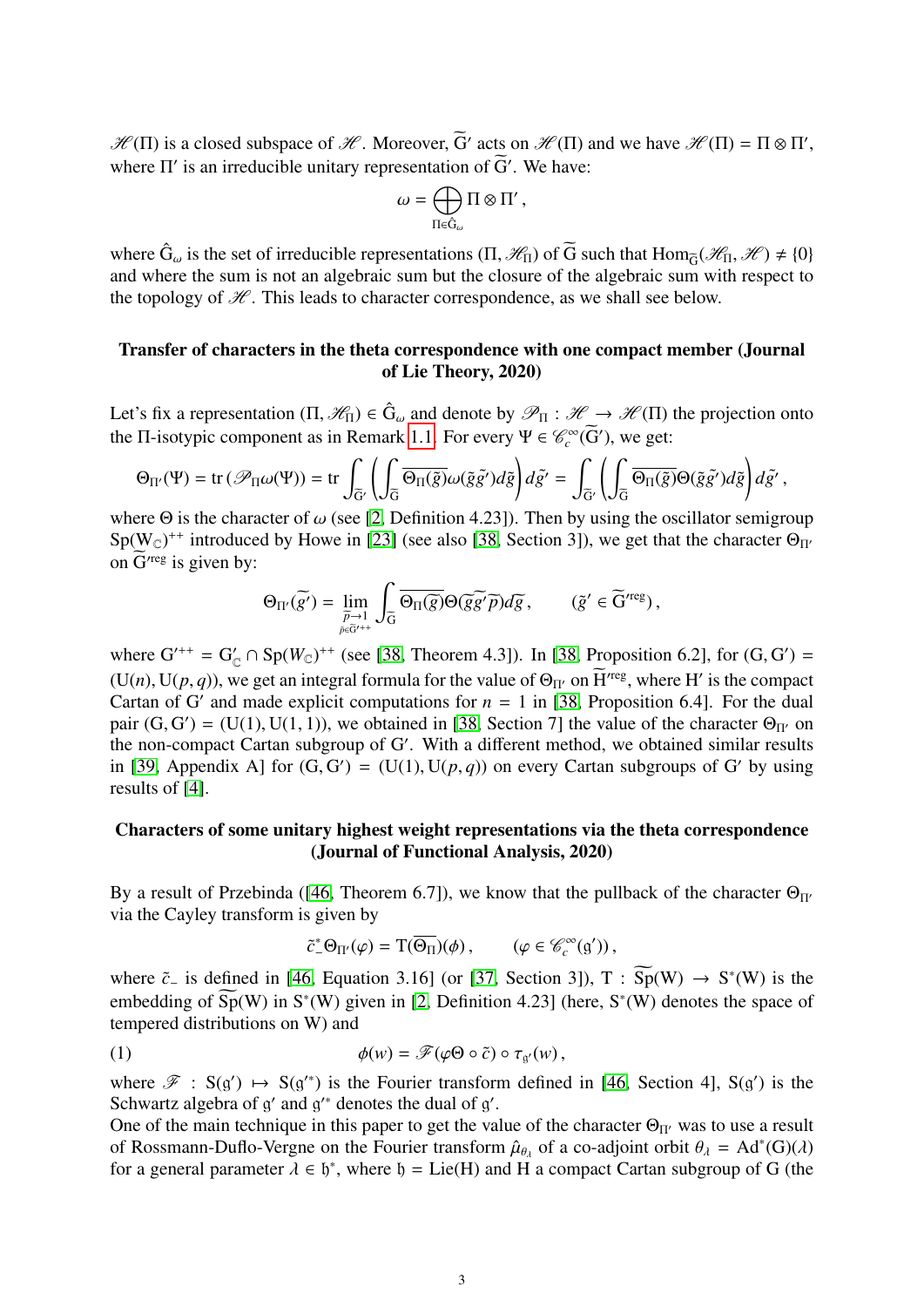fomula for  $\hat{\mu}_{\theta_{\lambda}}$  had been obtained by Rossmann for a regular parameter  $\lambda$  in [\[28\]](#page-9-10) and generalized<br>by Duflo and Vergne in [101] by Duflo and Vergne in [\[10\]](#page-9-14)).

I derived explicit, Weyl denominator free, formulas in [\[37,](#page-10-0) Theorem 5.11] for the dual pair  $(G, G') = (U(n), U(p, q)),$  in [\[37,](#page-10-0) Theorem 6.7] for  $(G, G') = (O(2n, \mathbb{R}), Sp(2m, \mathbb{R}))$ , in [37, Theorem 7.6] for  $(G, G') = (O(2n + 1, \mathbb{R}) \cdot Sp(2m, \mathbb{R}))$  and in [37, Theorem 8.12] for  $(G, G') =$ Theorem 7.6] for  $(G, G') = (O(2n + 1, \mathbb{R}), Sp(2m, \mathbb{R}))$  and in [\[37,](#page-10-0) Theorem 8.12] for  $(G, G') = (U(n, \mathbb{H}) \cap C^*(m, \mathbb{H}))$ . This is complementary to Enright's work [13]  $(U(n, \mathbb{H}), O^*(m, \mathbb{H}))$ . This is complementary to Enright's work [\[13\]](#page-9-12).

The next two of my papers use the concept of Cauchy-Harish-Chandra integral introduced by T. Przebinda (see [\[48,](#page-10-7) Section 2]) in order to understand the transfer of characters in the correspondence for a general dual pair  $(G, G')$ . I recall in a few words the construction of this integral<br>and the corresponding conjecture and the corresponding conjecture.

Let  $T : \widetilde{Sp}(W) \to S^*(W)$  be the injection of the metaplectic group into the space of tempered distributions on W as in [\[2,](#page-8-0) Definition 4.23]. The map T can be extended to  $\mathcal{C}_c^{\infty}(\overline{Sp}(W))$  by

$$
\mathord{\text{\rm T}}(\Psi) = \int_{\widetilde{\textnormal{Sp}}(W)} \Psi(\tilde{g}) \mathord{\text{\rm T}}(\tilde{g}) d\tilde{g} \,, \qquad (\Psi \in \mathscr{C}_c^\infty(\widetilde{\textnormal{Sp}}(W))) \,,
$$

where  $d\tilde{g}$  is a Haar measure on  $\widetilde{Sp}(W)$ . As proved in [\[2,](#page-8-0) Section 4.8], for every  $\Psi \in \mathcal{C}_c^{\infty}(\widetilde{Sp}(W))$ ,  $T(\Psi) \in S(W)$ .

Let  $(G, G')$  be an irreducible reductive dual pair  $(G, G')$  in Sp(W) and  $H_1, \ldots, H_n$  be a maximal<br>set of mutually non-conjugate Cartan subgroups of G. As explained in [55, Section 2,3,6], every set of mutually non-conjugate Cartan subgroups of G. As explained in [\[55,](#page-10-8) Section 2.3.6], every Cartan subgroup H<sub>*i*</sub> can be decomposed as  $H_i = T_i A_i$ , where  $T_i$  is maximal compact in  $H_i$ . For every  $1 \le i \le n$ , we consider the subgroups  $A'_i$ ,  $A''_i$ <br> $A'' - C_0$  and  $A'$ . The pair  $(A' \ A'')$  is a dual pair (pot in  $i'$  of Sp(W) given by  $A'_i = C_{Sp(W)}A_i$  and  $A_i'' = C_{Sp(W)}A_i'$ *i*. The pair  $(A'_i, A''_i)$ <br>  $\mathscr{L}^{\infty}(\widetilde{A}')$  we define  $i'$ ) is a dual pair (not irreducible in general) in Sp(W). For every  $\Psi \in \mathcal{C}_c^{\infty}(\overline{A}_i)$ , we define Chc(Ψ) by

$$
\text{Chc}(\Psi) = \int_{A_i'' \backslash W_{A_i''}} T(\Psi)(w) \overline{dw},
$$

where  $W_{A_i^{\prime\prime}}$  and *dw* are defined in [\[48,](#page-10-7) Section 1]. As proved in [48, Section 2], for every regular element  $\tilde{h}_i \in \widetilde{H}_i^{\text{reg}}$ , the pull-back of Chc through the map  $\tau_{\tilde{h}_i} : \widetilde{G}' \ni \tilde{g}' \to \tilde{h}_i \tilde{g}' \in \widetilde{A}_i'$ , denoted by Chc; is well-defined. From now on we assume that  $\text{rk}(G) < \text{rk}(G')$ . Using a res Chc<sub> $\tilde{h}_i$ , is well-defined. From now on, we assume that  $rk(G) \leq rk(G')$ . Using a result of Bouaziz</sub> on orbital integrals on reductive Lie groups (see [\[5\]](#page-9-15)), Bernon and Przebinda constructed in [\[4\]](#page-8-1) a map

$$
\operatorname{Chc}^* : \mathscr{D}'(\widetilde{G})^{\widetilde{G}} \to \mathscr{D}'(\widetilde{G}')^{\widetilde{G}'}
$$

such that for every G-invariant distribution  $\Theta$  on G given by a locally integrable function  $\Theta$  on  $\widetilde{G}$ , (2)

<span id="page-3-1"></span>
$$
\operatorname{Chc}^*(\Theta)(\Psi)=\sum_{i=1}^n\frac{1}{|\mathscr{W}(H_i)|}\int_{\widetilde{H_i}}\Theta(\tilde{h}_i)|\text{det}(\text{Id}-\text{Ad}(\tilde{h}_i)^{-1})_{\mathfrak{g}/\mathfrak{h}_i}|^{\frac{1}{2}}\text{Chc}_{\tilde{h}_i}(\Psi)d\tilde{h}_i\,,\qquad (\Psi\in\mathscr{C}_c^\infty(\widetilde{G}'))\,.
$$

Moreover, Chc<sup>∗</sup>(Eigen( $\widetilde{G}$ )<sup> $\widetilde{G}$ </sup>  $\subseteq$  Eigen( $\widetilde{G}$ ')<sup> $\widetilde{G}$ </sup>, where Eigen( $\widetilde{G}$ )<sup> $\widetilde{G}$ </sup> is the set of  $\widetilde{G}$ -invariant distributions on  $\widetilde{G}$  (see [\[19\]](#page-9-6)). In [\[48\]](#page-10-7), T. Przebinda conjectured the following:

<span id="page-3-0"></span>**Conjecture 1.2.** Let  $G_1$  and  $G'_1$  be the Zariski identity components of G and G' respectively. Assume that  $\Pi \in \mathcal{R}(\overline{G}, \omega)$  satisfies  $\Theta_{\Pi|_{\overline{G}(\overline{G})}} = 0$  if  $G = O(p, q, \mathbb{K}), p, q \in \mathbb{Z}_+$  such that  $p + q \in 2\mathbb{Z}$ and  $\mathbb{K} = \mathbb{R}$  or  $\mathbb{C}$ . Then, up to a constant,  $Chc^*(\Theta_{\Pi}) = \Theta_{\Pi'_1}$  on  $\widetilde{G}'_1$ .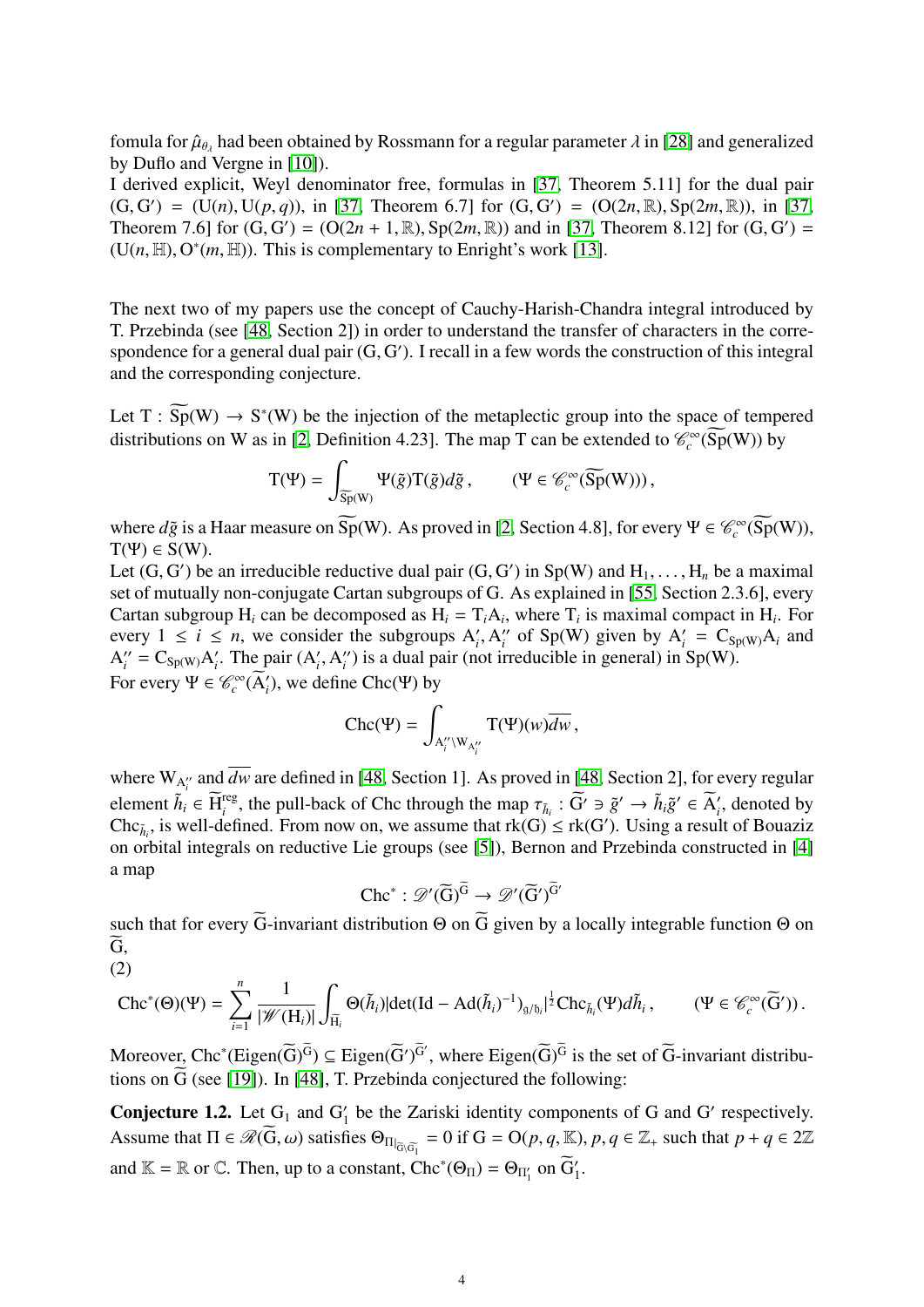The conjecture is true if G is compact and was proven by Przebinda for unitary representations in the stable range case (see [\[49\]](#page-10-9)).

# Transfer of characters for discrete series representations of the unitary groups in the equal rank case via the Cauchy–Harish-Chandra integral, to appear in International Mathematics Research Notices

In this paper, I proved the Conjecture [1.2](#page-3-0) for the dual pair  $(G, G') = (U(p, q), U(r, s))$ , with  $p + q = r + s$  and  $\Pi$  a discrete series representation of  $\mathcal{U}(\widetilde{G}, \omega)$ .  $p + q = r + s$  and  $\Pi$  a discrete series representation of  $\mathcal{R}(G, \omega)$ .

For this particular case, the Conjecture [1.2](#page-3-0) can be stated slightly differently. First of all, according to Paul's result [\[44,](#page-10-10) Theorem 0.1], if we fix (*p*, *<sup>q</sup>*) and let *<sup>r</sup>* and *<sup>s</sup>* vary under the assumption that  $p + q = r + s$ , then for every genuine representation  $\Pi$  of  $U(p, q)$ , there exists a unique pair  $(r, s)$  such that  $p + q = r + s$  and  $\theta_{rs}(\Pi) \neq 0$ . Secondly, using a result of Li (see [\[32,](#page-10-11) Proposition 2.4]), if  $\Pi$  is a discrete series representation of  $\overline{U}(p,q)$ , it can be embedded as a subrepresentation of  $\omega$  and  $\Pi' = \Pi'_1$ . Moreover, by a result of Paul [\[45,](#page-10-12) Theorem 2.7], the corresponding representation  $\Pi' = \theta_1(\Pi)$  is a discrete series representation of  $\widetilde{C}'$  and the series corresponding representation  $\Pi' = \theta_{r,s}(\Pi)$  is a discrete series representation of  $\widetilde{G}'$  and the corre-<br>spondence of Harish-Chandra parameters for  $\Pi$  and  $\Pi'$  is well-known and explicit. In particular spondence of Harish-Chandra parameters for Π and Π' is well-known and explicit. In particular,  $\Pi' = \Pi'_1$ ,  $G = G_1$  and  $G' = G'_1$  $\frac{1}{1}$ . So the equality in the conjecture for this case can be rewritten, up to a constant, as  $\text{Chc}^*(\Theta_{\Pi}) = \Theta_{\Pi'}$ .

In [\[18,](#page-9-7) Lemma 44], Harish-Chandra gave a parametrization of the discrete series characters under three conditions: expected shape on the compact Cartan subgroup, stays bounded when multiplied by Weyl denominator and has correct infinitesimal character. Using [\[4,](#page-8-1) Theorem 2.2] and [\[3,](#page-8-2) Theorem 0.9], I proved in [\[40\]](#page-10-3) that  $Chc^*(\Theta_{\Pi})$  verifies the three conditions of [\[18,](#page-9-7) Lemma 44] (see [\[40,](#page-10-3) Proposition 6.5], [\[40,](#page-10-3) Proposition 6.7] and [\[40,](#page-10-3) Lemma 6.10]) and obtain that Chc<sup>∗</sup>( $\Theta_{\Pi}$ ) is the character of a discrete series representations of  $\widetilde{G}'$ . Then we conclude by using Paul's results on the correspondence of Harish-Chandra parameters (see [\[40,](#page-10-3) Corollary 6.11]) that  $\text{Chc}^*(\Theta_{\Pi})$  is  $\Theta_{\Pi'}$ .

In [\[40\]](#page-10-3), I also proved that the distribution  $T(\Theta_{\Pi^c})$  on the symplectic space W, where  $\Pi^c$  is the contragredient representation of Π, is well-defined (see [\[40,](#page-10-3) Proposition 7.3]) and such that  $T(\Theta_{\Pi^c}) = T(\text{Chc}^*(\Theta_{\Pi^c}))$  (see [\[40,](#page-10-3) Corollary 7.4]). In particular, we hope that the following diagram commutes (up to a constant) whenever the slanted arrows are well defined

<span id="page-4-0"></span>

The operator  $\omega(d_{\Pi}\Theta_{\Pi^c})$  is a well-defined projection operator onto the Π-isotypic component  $\mathcal{H}$ , where  $d_{\Pi}$  is the formal degree of  $\Pi$  (see [\[29,](#page-9-11) Chapter 9.3]). In particular, we recover a result of Xue (see [\[40,](#page-10-3) Section 7] and [\[56,](#page-10-13) Proposition 3.4])

(4) 
$$
\omega(d_{\Pi}\Theta_{\Pi^c}) = \omega(d_{\Pi'}\Theta_{\Pi'^c}),
$$

which means that the slanted arrows in  $(3)$  agree in this case.

# Characters of representations of  $U(n, n + 1)$  via double lifting from  $U(1)$ , to appear in Representation Theory

We first consider the dual pair  $(G, G') = (U(1), U(1, 1))$ . As explained in [\[31\]](#page-9-1), for every representation  $\Pi \in \widetilde{U}(1)$ , the corresponding representation  $\Pi'$  is non-trivial and  $\Pi' = \Pi'$ . The resentation  $\Pi \in \overline{U}(1)$ , the corresponding representation  $\Pi_1'$  $I_1'$  is non-trivial and  $\Pi_1' = \Pi'$ . The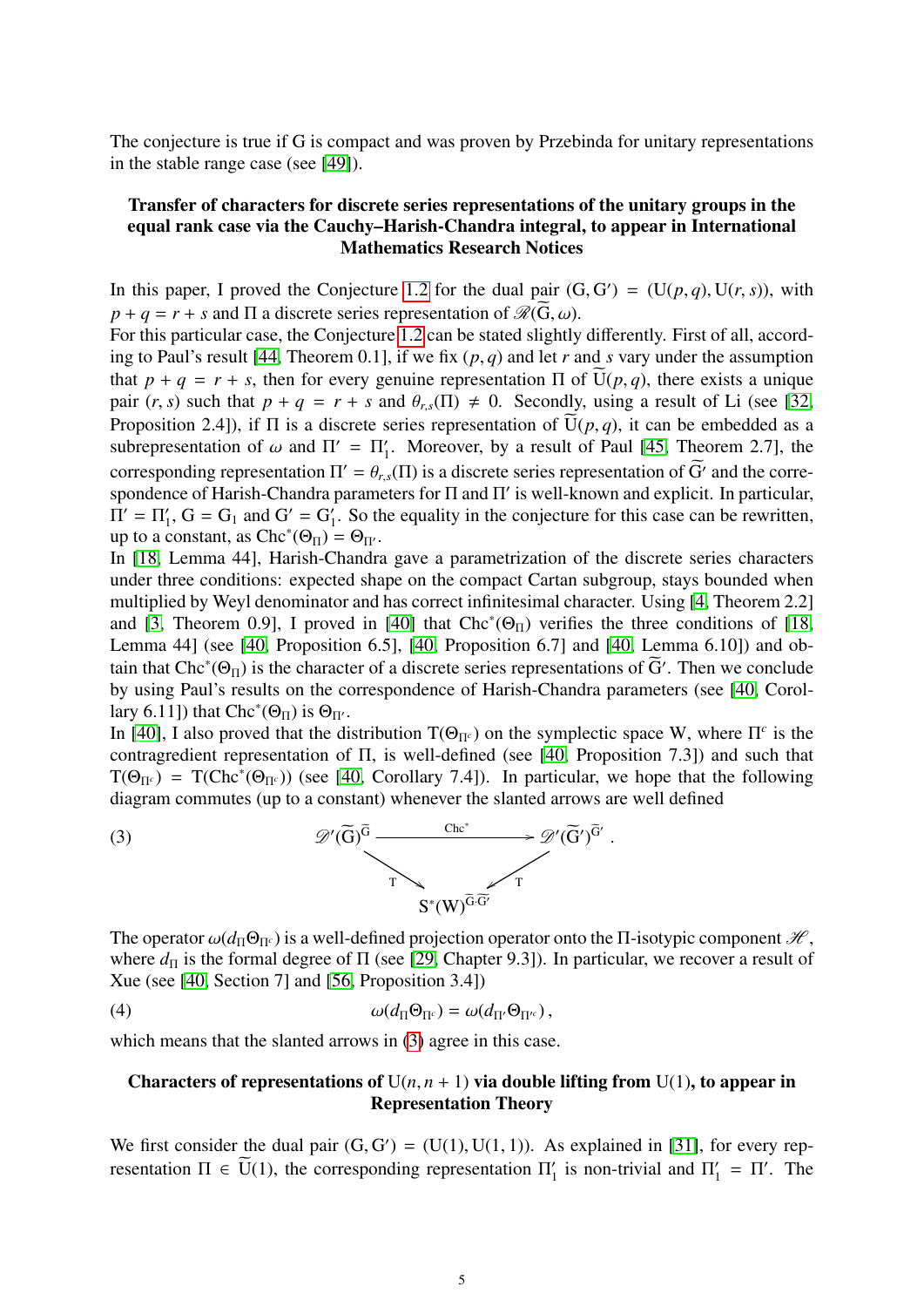value of the character  $\Theta_{\Pi'}$  of  $\Pi'$  on both Cartan subgroups of  $\overline{U}(1,1)$  has been computed in [37]. We use another method for  $(G, G') = (U(1), U(n, a))$  in this paper based on [4] (see [39] [\[37\]](#page-10-0). We use another method for  $(G, G') = (U(1), U(p, q))$  in this paper based on [\[4\]](#page-8-1) (see [\[39,](#page-10-2) Appendix A1) According to the persistence principle of Kudla (see [301) the lift of  $\theta$  ( $\Pi'$ ) of Appendix A]). According to the persistence principle of Kudla (see [\[30\]](#page-9-16)), the lift of  $\theta_n(\Pi')$  of  $\Pi'$  on  $\widetilde{G} = \widetilde{\Pi}(n, n+1)$  is non-trivial. II' on  $\tilde{G}_n = \tilde{U}(n, n + 1)$  is non-trivial.<br>In particular if  $n > 2$  both represe

In particular, if  $n \ge 2$ , both representations  $\Pi'$  and  $\theta_n(\Pi')$ In particular, if  $n \ge 2$ , both representations Π' and  $\theta_n(\Pi')$  are sub-representations of  $\omega_n$  (the metaplectic representation of Sp((C<sup>2</sup> ⊗ C<sup>2*n*+1</sup>)<sub>R</sub>)) and the character Θ<sub>θ*n*(Π')</sub> of θ*n*(Π') is obtained via Chc via Chc<sup>∗</sup> (see Conjecture [1.2](#page-3-0) and [\[49\]](#page-10-9)). Using [\[4,](#page-8-1) Theorem 2.2] and [\[3,](#page-8-2) Theorem 0.9], we are able to give an explicit formula for the character  $\Theta_{\theta_n(\Pi')}$  on  $\widetilde{G}_n^{\text{reg}}$  (see [\[39,](#page-10-2) Theorem 6.5] and [39, Proposition 6.101) Proposition 6.10]).

Notice that by a result of Li, the representation  $\theta_n(\Pi')$  is irreducible and unitary. Moreover, we proved that the representations  $\theta_n(\Pi')$  are not highest weight modules by proving that the wave proved that the representations  $\theta_n(\Pi')$  are not highest weight modules by proving that the wave<br>front set WE( $\theta$  ( $\Pi'$ )) of  $\theta$  ( $\Pi'$ ) (see [22]) does not satisfy WE( $\theta$  ( $\Pi'$ ))<sup>2</sup> – {0} (see [47] and [12]) front set WF( $\theta_n(\Pi')$ ) of  $\theta_n(\Pi')$  (see [\[22\]](#page-9-17)) does not satisfy WF( $\theta_n(\Pi')^2 = \{0\}$  (see [\[47\]](#page-10-14) and [\[12\]](#page-9-18)).<br>So the value of  $\Theta_{\theta}$  as cannot be obtained directly using Enright's formula [13] So, the value of  $\Theta_{\theta_n(\Pi')}$  cannot be obtained directly using Enright's formula [\[13\]](#page-9-12).

<span id="page-5-0"></span>1.2. Extension of Howe's duality to Lie superalgebras and supergroups. In [\[24,](#page-9-19) Theorem 8], Howe proved a one-to-one correspondence between some representations of a classical complex group (i.e.  $G = GL(V)$ ,  $O(V)$  and  $Sp(V)$  where V is a finite dimensional vector space over  $\mathbb{C}$ ) and a finite dimensional complex Lie superalgebra  $g' = g'_0 \oplus g'_1$  (see [\[51\]](#page-10-15) for more details about Lie superalgebras and [\[8,](#page-9-20) Chapter 5] where the authors gave a detailed version of this duality using the language of super vector spaces and superalgebras).

More precisely, the pairs  $(G, g')$  considered in his paper are the following:

- $(GL(k, \mathbb{C}), \mathfrak{gl}(n|m, \mathbb{C}))$ ,
- $(Sp(2k, \mathbb{C}), \mathfrak{osp}(2n|2m, \mathbb{C}))$ ,
- $\bullet$  (O(k, C),  $\mathfrak{spo}(2n|2m,\mathbb{C})$ ).

The link between G and  $g'$  is that  $g = Lie(G)$  and  $g'$  form a dual pair in a certain orthosymplectic Lie superalgebra  $\mathfrak{sp}(V_{\bar{0}}, V_{\bar{1}})$ , where both  $V_{\bar{0}}$  and  $V_{\bar{1}}$  are even dimensional complex vector spaces over  $\mathbb C$  (see [\[8,](#page-9-20) Section 5.2]).

In [\[24\]](#page-9-19), Howe constructed an action of  $\text{spo}(V_{\bar{0}}, V_{\bar{1}})$  on a space  $S = S_{\bar{0}} \oplus S_{\bar{1}}$ ; the space S is the supersymmetric algebra SS(U) on U =  $U_{\bar{0}} \oplus U_{\bar{1}}$  (see [\[8,](#page-9-20) Section 5.1.1]), where  $U_{\bar{0}}$  and  $U_{\bar{1}}$  are maximal isotropic subspaces of  $V_{\bar{0}}$  and  $V_{\bar{1}}$  (in particular,  $V_{\bar{0}} = U_{\bar{0}} \oplus U_{\bar{0}}^*$  and  $V_{\bar{1}} = U_{\bar{1}} \oplus U_{\bar{1}}^*$ ). Note that  $SS(U) \cong S(U_{\bar{0}}) \times \Lambda(U_{\bar{1}})$ . The action of  $\mathfrak{spo}(V_{\bar{0}}, V_{\bar{1}})_{\bar{0}} \cong \mathfrak{sp}(V_{\bar{0}}) \oplus \mathfrak{o}(V_{\bar{1}})$  on  $S \cong S(U_{\bar{0}}) \otimes \Lambda(U_{\bar{1}})$ is very special. Indeed, as mentioned in [\[24,](#page-9-19) Page 548], the corresponding action of  $\mathfrak{o}(V_{\bar{1}})$  on  $\Lambda(U_{\bar{1}})$  can be exponentiated to a group action (and the corresponding group is not  $SO(V_{\bar{1}})$  but  $Spin(V<sub>1</sub>)$  (see [\[36\]](#page-10-16))): this is the construction of the spinorial representation. Similarly, the space  $S(U_{\bar{0}})$  can be embedded in a larger space with an action of  $\mathfrak{sp}(V_{\bar{0}})$  which can be exponentiated to a group action: this is the construction of the metaplectic representation of  $Sp(V_{\bar{0}})$  (the space  $V_{\bar{0}}$ being complex, we don't need to consider a double cover because  $Sp(V_{\bar{0}})$  is simply connected). In Theorem [\[24,](#page-9-19) Theorem 8], Howe proved that

<span id="page-5-1"></span>(5) 
$$
SS(U) = \bigoplus_{(\lambda, E_{\lambda}) \in G_d} E_{\lambda} \otimes F_{\lambda},
$$

where  $(\lambda, E_{\lambda})$  is an irreducible finite-dimensional G-module,  $F_{\lambda}$  is an irreducible  $\mathbb{Z}_2$ -graded  $g'$ -module and where  $G_d$  is the set of finite dimensional irreducible modules of G such that  $Hom_G(E_\lambda, SS(U)) \neq \{0\}.$ 

As explained previously, the link between G and g' is that  $(g, g')$  is a dual pair in  $\mathfrak{spo}(V_{\bar{0}}, V_{\bar{1}})$ .<br>A natural question is the following: can we extend the previous duality to a general dual A natural question is the following: can we extend the previous duality to a general dual pair in  $\mathfrak{spo}(V_{\bar{0}}, V_{\bar{1}})$  (or in the corresponding supergroup  $(Sp(V_{\bar{0}}) \times O(V_{\bar{1}}), \mathfrak{spo}(V_{\bar{0}}, V_{\bar{1}}))$ ). With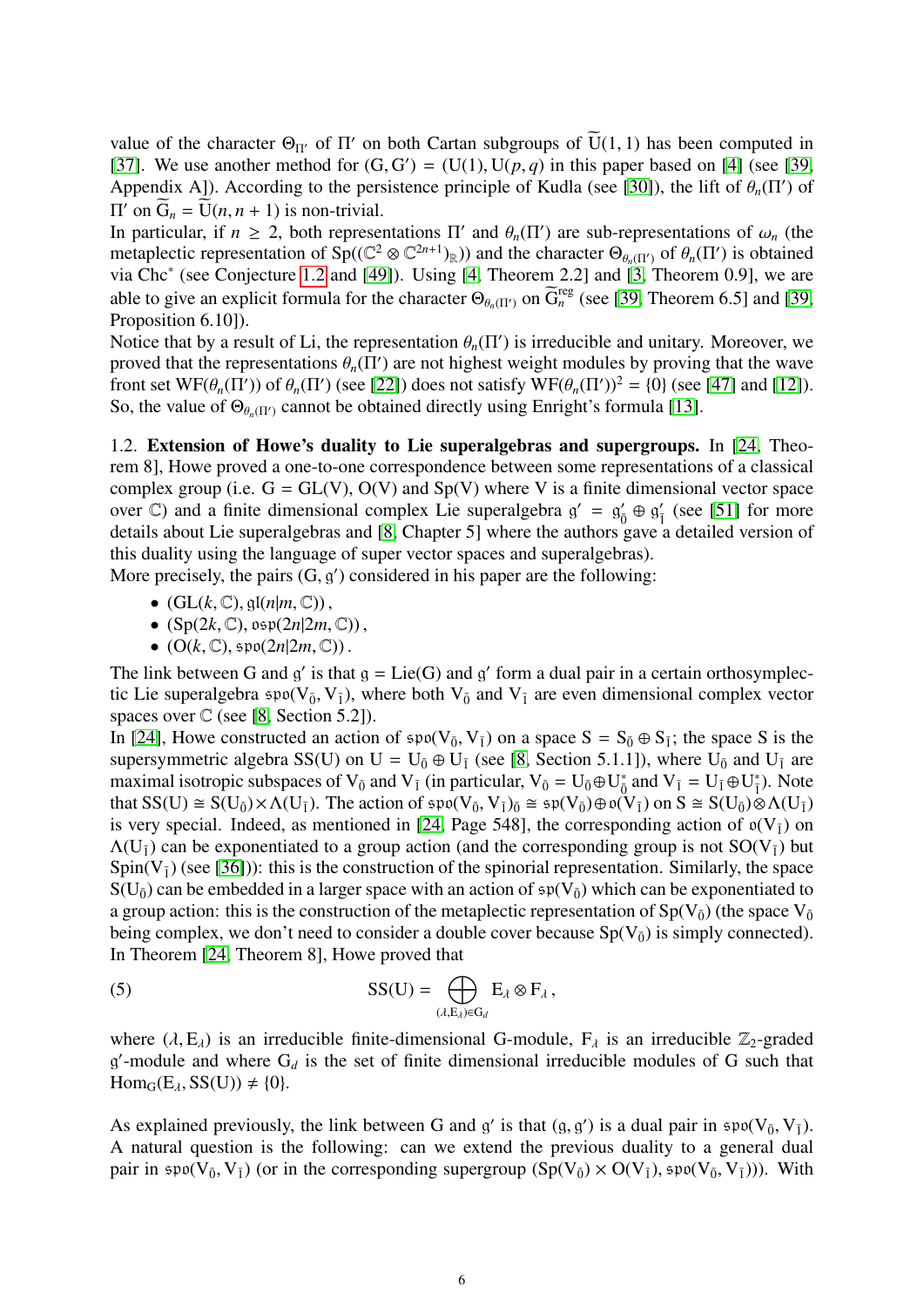Hadi Salmasian, we recently obtained a full classification of irreducible reductive dual pairs in  $\mathfrak{spo}(V)$ .

## Dual pairs in an orthosymplectic Lie superalgebra (joint with Hadi Salmasian), In Preparation

In this paper, we classified the dual pairs in the orthosymplectic Lie superalgebra  $\mathfrak{spo}(V)$ , where  $V = V_0 + V_1$  is a vector space over R or C. As in [\[34,](#page-10-17) Section 6] (see also [\[33,](#page-10-18) Lecture 5] or  $[42]$ ), we first introduce the notion of reductivity and irreducibility for a dual pair in  $\mathfrak{spo}(V)$ and prove by adapting the techniques of [\[34\]](#page-10-17) that every reductive dual pair is a direct sum of irreducible pairs. Then by extending the ideas of [\[42\]](#page-10-19) to our situation, we get a full classification of dual pairs in spo(V). For example, in the complex orthosymplectic Lie superalgebra, every irreducible reductive dual pair  $(g, g')$  is isomorphic to one of the following pairs:<br> $\mathcal{L}(\text{cm}^2/\text{cm}^2) \times \mathcal{L}(\text{cm}^2/\text{cm}^2) \times \mathcal{L}(\text{cm}^2/\text{cm}^2)$ 

- (spo(2*a*|*b*,C), osp(*p*|2*q*,C)) <sup>⊆</sup> spo(2(*ap* <sup>+</sup> *bq*)|4*aq* <sup>+</sup> *bp*,C) ,
- $(\tilde{p}(a, \mathbb{C}), p(p, \mathbb{C})) \subseteq \mathfrak{spo}(2ap|2ap, \mathbb{C}),$
- (gl(*a*|*b*,C), gl(*p*|*q*,C)) <sup>⊆</sup> spo(2(*ap* <sup>+</sup> *bq*)|2(*aq* <sup>+</sup> *bp*),C) ,
- $(\tilde{q}(a, \mathbb{C}), q(p, \mathbb{C})) \subseteq \mathfrak{spo}(2ap|2ap, \mathbb{C})$ .

As a consequence, we get the classification of dual pairs in the orthosymplectic Lie supergroup  $(Sp(V_{\bar{0}}) \times O(V_{\bar{1}}),$  spo $(V_{\bar{0}}, V_{\bar{1}})$ ). As in the symplectic case, those pairs will be the building blocks of the extension of Howe duality for Lie superalgebras/supergroups.

As mentioned before, the action of  $\mathfrak{so}(V_{\bar{1}})$  on  $\Lambda(U_{\bar{1}})$  is the infinitesimal version of the spinorial representation of  $O(V_{\bar{1}})$  (or its double cover Pin(V<sub>1</sub>)). Before intending to extend Howe's duality to the whole orthosymplectic group, it was natural to make sure that a similar phenomenon held for dual pairs in  $Pin(V_{\bar{1}})$ . This was the motivation of the following work.

### Dual pairs in the Pin-group and duality for the corresponding Spinorial representation (with C. Guérin and G. Liu, Algebras and Representation Theory, 2021)

Let E be a vector space over  $K = \mathbb{R}$  endowed with a non-degenerate, symmetric bilinear form b. The definition of irreducibility and reductivity for a dual pair in  $O(E, b)$  is similar to the one in the symplectic group (such dual pairs had been classified, see [\[52\]](#page-10-20)). We denote by Pin(E, b) the Pin-group (it's a non-trivial two-fold cover of O(E, b) (see [\[36\]](#page-10-16)) and by  $\pi$ : Pin(E, b)  $\rightarrow$  O(E, b) the corresponding covering map. As pointed out by Slupinski in [\[54\]](#page-10-21), one of the difference with the symplectic case is that the preimages in  $Pin(E, b)$  of a dual pair in  $O(E, b)$  do not necessarily commute in Pin(E, b). In [\[15,](#page-9-3) Section 3], using Slupinski's method in [\[54\]](#page-10-21), we first answered the following question: For which irreducible reductive dual pair  $(G, G')$  in  $O(E, b)$  the preimages  $\widetilde{G}$ .  $\widetilde{G}'$  form a dual pair in  $\text{Pin}(E, b)$ ?  $(G, G')$  form a dual pair in Pin(E, b)?<br>Let  $(\Pi, V_{\pi})$  be the spinorial represe

Let  $(\Pi, V_{\Pi})$  be the spinorial representation of Pin(E, b) (see [\[36,](#page-10-16) Section 3]) and fix an irreducible reductive dual pair  $(G, G')$  in  $O(E, b)$  such that  $(\overline{G}, \overline{G}')$  is a dual pair in Pin(E, b). As a representation of  $\overline{G}$ , we get the following decomposition: representation of  $\tilde{G}$ , we get the following decomposition:

(6) 
$$
V_{\Pi} = \bigoplus_{(\lambda, V_{\lambda}) \in \widetilde{G}_{\Pi}} m_{\lambda} V_{\lambda} = \bigoplus_{(\lambda, V_{\lambda}) \in \widetilde{G}_{\Pi}} V(\lambda),
$$

where  $\tilde{G}_{\Pi}$  is the set of finite dimensional irreducible representations  $(\lambda, V_{\lambda})$  of  $\tilde{G}$  such that Hom<sub> $\tilde{G}(V_\lambda, V_\Pi) \neq \{0\}$ ,  $m_\lambda$  is the multiplicity of  $\lambda$  and  $V(\lambda) = \{T(V_\lambda), T \in \text{Hom}_{\tilde{G}}(V_\lambda, V_\Pi)\}$  is the</sub>  $\lambda$ -isotypic component. Because  $\tilde{G}'$  commute with  $\tilde{G}$ , we get that for every  $\lambda \in \tilde{G}_{\Pi}$ 

$$
V(\lambda) = \lambda \otimes \lambda',
$$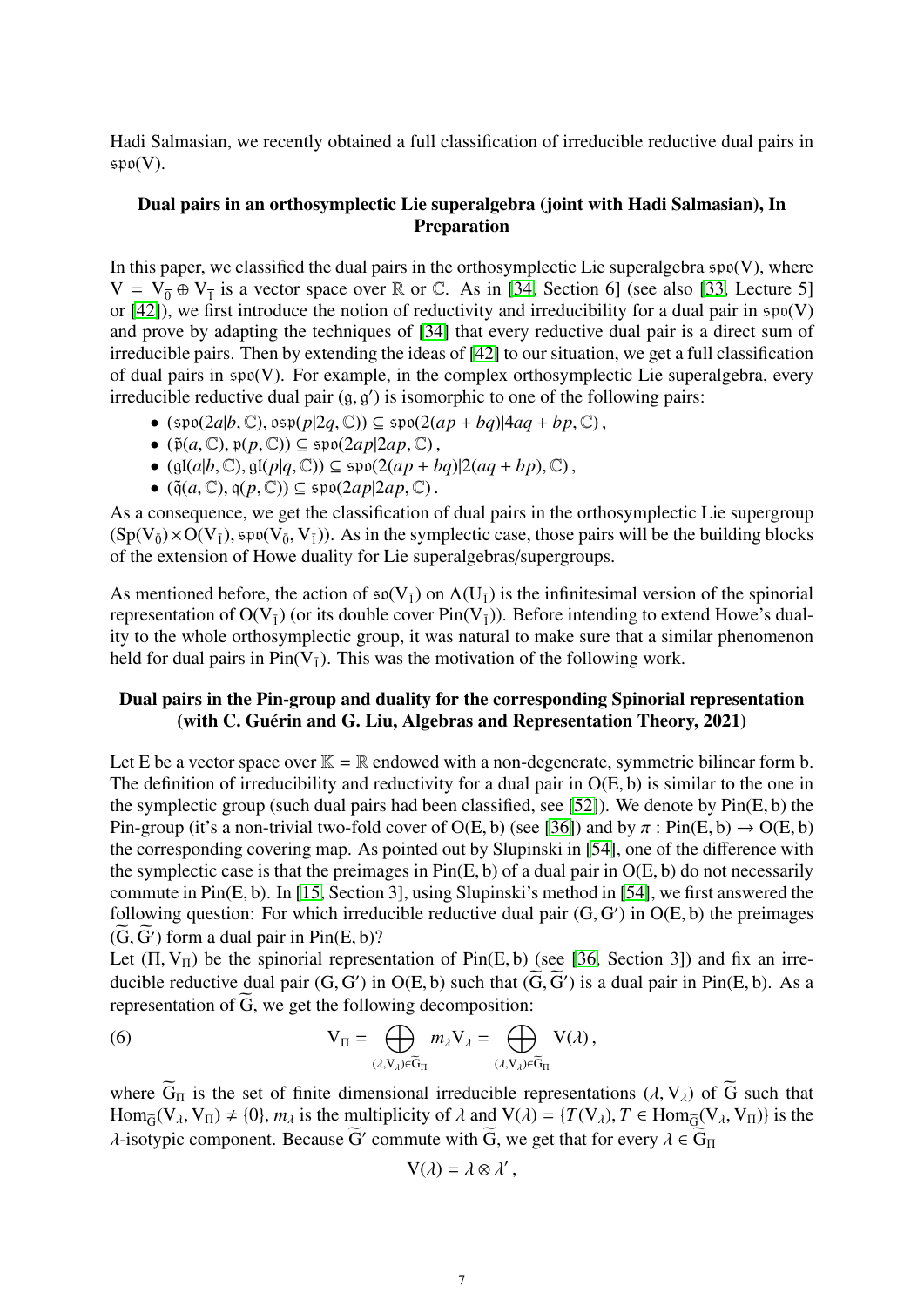where  $\lambda'$  is a representation of  $\tilde{G}'$ . In [\[15,](#page-9-3) Section 4], we proved using [\[26\]](#page-9-21) that the representations  $\lambda'$  are irreducible i.e. the correspondence  $\lambda \leftrightarrow \lambda'$  is one-to-one. tions  $\lambda'$  are irreducible, i.e. the correspondence  $\lambda \leftrightarrow \lambda'$  is one-to-one.

### 2. Ongoing and Future Projects

# Proof of Conjecture [1.2](#page-3-0) for  $(G, G') = (U(p, q), U(r, s)), p + q = r + s$ , for tempered<br>representations representations

According to Xue [\[56\]](#page-10-13), we can except that the results in [\[40\]](#page-10-3) can be extended to tempered representations. As before, fix  $(p, q)$  and let *r* and *s* vary under the assumption that  $p + q = r + s$ . Then for every genuine representation  $\Pi$  of  $\tilde{U}(p,q)$ , there exists a unique pair  $(r, s)$  such that  $p + q = r + s$  and  $\theta_r$ ,  $(\Pi) \neq 0$ . Moreover, according to [\[44\]](#page-10-10), if  $\Pi$  is tempered, the corresponding representation Π' is tempered. Harish-Chandra gave a parametrisation of tempered distributions (see [\[55,](#page-10-8) Theorem 8.6.1]). Then by using the results of Paul ([\[44\]](#page-10-10) and [\[45\]](#page-10-12)), the conjecture [1.2](#page-3-0) can be proved for  $(\Pi, \Pi')$ . As in the case of discrete series representations, we expect that the diagram 3 will commute diagram [3](#page-4-0) will commute.

Recently, W. T. Gan constructed a map  $R : \mathscr{D}'(\widetilde{G})^{\widetilde{G}} \to \mathscr{D}'(\widetilde{G}')^{\widetilde{G}'}$  in the equal rank case (for local non-archimedian fields) such that  $R(\Theta_{\Pi}) = \Theta_{\Pi'}$  for every tempered representations  $\Pi \in \mathcal{R}(\overline{G}, \omega)$ (see [\[14\]](#page-9-22)). It would be interesting to understand the link between the map R of [\[14\]](#page-9-22) and the map Chc<sup>∗</sup> .

#### Character of the lift of a discrete series representation

In [\[40\]](#page-10-3), I proved Conjecture [1.2](#page-3-0) for a dual pair pair of unitary groups in the equal rank case starting with a discrete series representation. The project is now to prove Conjecture [1.2](#page-3-0) for a general dual pair  $(G, G')$ , with  $rk(G) \leq rk(G')$ , starting with a discrete series representation  $\Pi$ <br>of  $\widetilde{G}$ . What makes Conjecture 1.2 complicated in general is the fact that there are no obvious of  $\tilde{G}$ . What makes Conjecture [1.2](#page-3-0) complicated in general is the fact that there are no obvious relations between the Cauchy–Harish-Chandra integral and the characters of the representations  $(\Pi, \Pi'), \Pi' = \theta(\Pi)$  (under our assumptions, it follows from [\[31,](#page-9-1) Proposition 2.4] that  $\Pi'_1 = \Pi' = \theta(\Pi)$ . In [40, Equation 71), we request that for every  $\Pi \in \mathcal{C}^{\infty}(\overline{\Omega})$ . θ(Π)). In [\[40,](#page-10-3) Equation 7]), we proved that for every Ψ ∈  $\mathcal{C}_c^{\infty}(\tilde{G})$ 

$$
\Theta_{\Pi'}(\Psi) = d_{\Pi} \text{tr} \left( \int_{\widetilde{K}} \int_{\widetilde{G}} \int_{\widetilde{G}'} \overline{\Theta_{\Pi_{\nu}}(\widetilde{k})} \overline{\Theta_{\Pi}(\widetilde{g})} \Psi(\widetilde{g}') \omega(\widetilde{k} \widetilde{g} \widetilde{g}') d\widetilde{g}' d\widetilde{g} d\widetilde{k} \right),
$$

where *v* is the highest weight of the lowest-K-type of  $\Pi$ . In particular, by using Weyl's integration formula, we get: (7)

$$
\Theta_{\Pi'}(\Psi)=\sum_{i=1}^n\frac{d_{\Pi}}{|\mathscr{W}(\mathbf{H}_i)|}\int_{\widetilde{\mathbf{H}}_i}\overline{\Theta_{\Pi}(\widetilde{h}_i)}|\Delta(\widetilde{h}_i)|^2\left(\int_{\widetilde{\mathbf{K}}}\int_{\widetilde{\mathbf{G}}/\widetilde{\mathbf{H}}_i}\int_{\widetilde{\mathbf{G}'}}\overline{\Theta_{\Pi_{\nu}}(\widetilde{k})}\Theta(\widetilde{k}\widetilde{g}\widetilde{h}_i\widetilde{g}^{-1}\widetilde{g}')\Psi(\widetilde{g}')d\widetilde{g}'\overline{d\widetilde{g}}d\widetilde{k}\right)d\widetilde{h}_i\,,
$$

where  $H_1, \ldots, H_n$  is a maximal set of Cartan subgroups of G ( $n = rk(G)$ ). Using [\(2\)](#page-3-1),

(8) 
$$
\operatorname{Chc}^*(\Theta_{\Pi})(\Psi) = \sum_{i=1}^n \frac{d_{\Pi}}{|\mathscr{W}(\mathbf{H}_i)|} \int_{\widetilde{\mathbf{H}}_i} \Theta_{\Pi}(\widetilde{h}_i) |\Delta(\widetilde{h}_i)|^2 \operatorname{Chc}_{\widetilde{h}_i}(\Psi) d\widetilde{h}_i
$$

and in particular, we want to prove that

(9) 
$$
\sum_{i=1}^{n} \frac{1}{|\mathscr{W}(\mathbf{H}_{i})|} \int_{\widetilde{\mathbf{H}}_{i}} \Theta_{\Pi}(\widetilde{h}_{i}) |\Delta(\widetilde{h}_{i})|^{2} \mathrm{Chc}_{\widetilde{h}_{i}}(\Psi) d\widetilde{h}_{i}
$$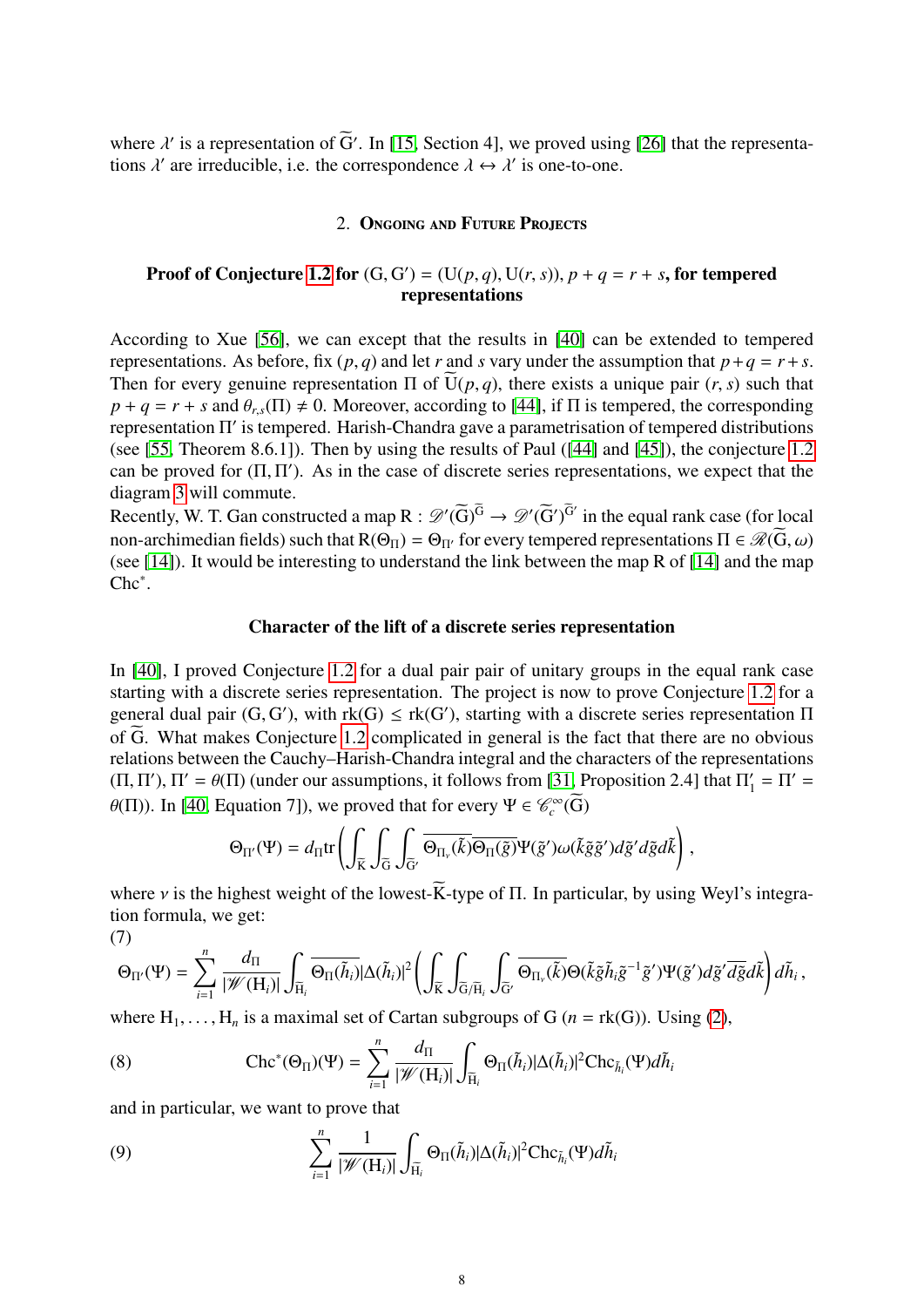$$
=d_{\Pi}\sum_{i=1}^n\frac{1}{|\mathscr{W}(\mathbf{H}_i)|}\int_{\widetilde{\mathbf{H}}_i}\overline{\Theta_{\Pi}(\widetilde{h}_i)}|\Delta(\widetilde{h}_i)|^2\left(\int_{\widetilde{\mathbf{K}}}\int_{\widetilde{\mathbf{G}}/\widetilde{\mathbf{H}}_i}\int_{\widetilde{\mathbf{G}}'}\overline{\Theta_{\Pi_{\nu}}(\widetilde{k})}\Theta(\widetilde{k}\widetilde{g}\widetilde{h}_i\widetilde{g}^{-1}\widetilde{g}')\Psi(\widetilde{g}')d\widetilde{g}'\overline{d\widetilde{g}}d\widetilde{k}\right)d\widetilde{h}_i\,.
$$

by working directly on the term

$$
\int_{\widetilde{K}}\int_{\widetilde{G}/\widetilde{H}_i}\int_{\widetilde{G}'}\overline{\Theta_{\Pi_{\nu}}(\widetilde{k})}\Theta(\widetilde{k}\widetilde{g}\widetilde{h}_i\widetilde{g}^{-1}\widetilde{g}')\Psi(\widetilde{g}')d\widetilde{g}'\overline{d\widetilde{g}}d\widetilde{k}\ .
$$

# Howe duality for the dual pairs ( $\text{spo}(m|n, \mathbb{C})$ ,  $\text{osp}(s|t, \mathbb{C})$ ) and  $(\tilde{p}(n), p(m))$  (joint work with Hadi Salmasian)

In [\[41\]](#page-10-4), we got a classification of irreducible reductive dual pairs  $(g, g')$  in  $\mathfrak{sp}(V)$ , where  $V = V_{\overline{g}} \oplus V_{\overline{g}}$  is either real or complex. The next step is to look at the joint action of g and g' on  $V_{\bar{0}} \oplus V_{\bar{1}}$  is either real or complex. The next step is to look at the joint action of g and g' on the corresponding supersymmetric algebra SS(U) as in Section [1.2.](#page-5-0) A complete decomposition has been obtained for  $(gI(m|n, \mathbb{C}), gI(s|t, \mathbb{C}))$  in [\[7\]](#page-9-23) and for  $(\tilde{q}(n), q(m))$  in [\[8\]](#page-9-20). In this project, we focus our attention on the dual pair ( $\mathfrak{spo}(m|n,\mathbb{C})$ ,  $\mathfrak{osp}(s|t,\mathbb{C})$ ) and ( $\tilde{q}(n)$ ,  $q(m)$ ). The corresponding actions of the Lie superalgebras we are working with on SS(U) are not completely reducible in general and in particular we cannot expect a decomposition as in [\(5\)](#page-5-1). This was something expected because of how the duality is obtained in the symplectic case (as in Section [1.1\)](#page-0-0). For the pair  $(\tilde{p}(n), p(m))$ , some results concerning the  $p(n)$ -invariants on the superalgebra SS(U) has been obtained recently in [\[9\]](#page-9-24) but the question of Howe duality hasn't been treated (similar results had been obtained by Sergeev in [\[53\]](#page-10-22)).

### Duality for the Spinor-Oscillator representation

With the classification of irreducible reductive dual pairs in  $\mathscr{G} = (Sp(V_{\overline{0}}) \times O(V_{\overline{1}}), spo(V_{\overline{0}}, V_{\overline{1}}))$ <br>known (see [411]) the question of a general duality as in Section 1.1 arises naturally. In this known (see [\[41\]](#page-10-4)), the question of a general duality as in Section [1.1](#page-0-0) arises naturally. In this case, we assume that  $\mathscr{G} = (Sp(V_{\bar{0}}) \times O(V_{\bar{1}}), sp(0(V))$  is a real Lie supergroup and let  $\mathscr{G}$  be the Lie supergroup  $(\widetilde{Sp}(V_{\bar{0}}) \times Pin(V_{\bar{1}}), spo(V))$ . Using [\[40\]](#page-10-3), we can answer the following question: for which dual pair  $((G, g), (G', g'))$  in  $\mathscr G$  their preimages  $((\widetilde{G}, g), (\widetilde{G}', g'))$  form a dual pair in  $\widetilde{\mathscr G}$ ? For the dual pairs we get in  $\widetilde{\mathscr{G}}$ , we can try to understand "the decomposition" of the spinor-oscillator representation ( $\omega$ ,  $\mathcal{H} = \mathcal{H}_0 \oplus \mathcal{H}_1$ ) (see [\[27\]](#page-9-25) for the extension in the real case). As for the duality in the symplectic case, the decomposition of  $\mathcal{H}$  will not be a direct sum of irreducible (G, g)modules. The first step is to understand the right category to work with to approach this duality. Note that the globalisation of Harish-Chandra supermodules had been studied by Alldridge in [\[1\]](#page-8-3). Moreover, the notion of unitary representation had been introduced in [\[6\]](#page-9-26) and studied by many authors (one can check for example the article of Neeb and Salmasian [\[43\]](#page-10-23)). Finally, we can mention a first work on this subject, for the pair  $(O(p, q, \mathbb{R}), Osp(2, 2, \mathbb{R}))$ , done by Howe and Lu in [\[35\]](#page-10-24). Even in this special, the results need to be completed.

#### **REFERENCES**

- <span id="page-8-3"></span>[1] Alexander Alldridge. Fréchet globalisations of Harish-Chandra supermodules. *Int. Math. Res. Not. IMRN*, (17):5182–5232, 2017.
- <span id="page-8-0"></span>[2] Anne-Marie Aubert and Tomasz Przebinda. A reverse engineering approach to the Weil representation. *Cent. Eur. J. Math.*, 12(10):1500–1585, 2014.
- <span id="page-8-2"></span>[3] Florent Bernon and Tomasz Przebinda. Normalization of the Cauchy Harish-Chandra integral. *J. Lie Theory*, 21(3):615–702, 2011.
- <span id="page-8-1"></span>[4] Florent Bernon and Tomasz Przebinda. The Cauchy Harish-Chandra integral and the invariant eigendistributions. *Int. Math. Res. Not. IMRN*, (14):3818–3862, 2014.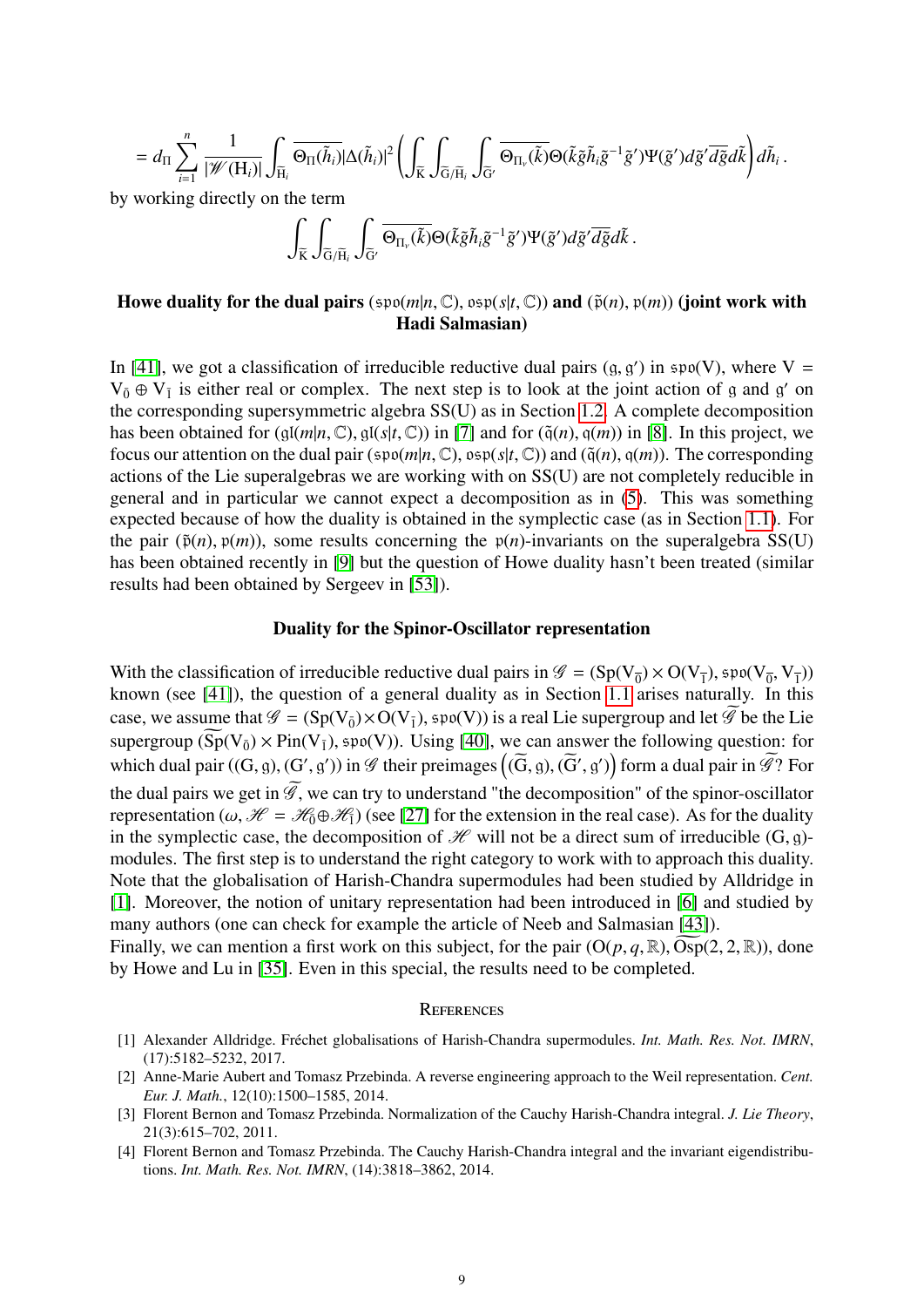- <span id="page-9-15"></span>[5] Abderrazak Bouaziz. Intégrales orbitales sur les groupes de Lie réductifs. *Ann. Sci. École Norm. Sup. (4)*, 27(5):573–609, 1994.
- <span id="page-9-26"></span>[6] C. Carmeli, G. Cassinelli, A. Toigo, and V. S. Varadarajan. Unitary representations of super Lie groups and applications to the classification and multiplet structure of super particles. *Comm. Math. Phys.*, 263(1):217– 258, 2006.
- <span id="page-9-23"></span>[7] Shun-Jen Cheng and Weiqiang Wang. Howe duality for Lie superalgebras. *Compositio Math.*, 128(1):55–94, 2001.
- <span id="page-9-20"></span>[8] Shun-Jen Cheng and Weiqiang Wang. *Dualities and representations of Lie superalgebras*, volume 144 of *Graduate Studies in Mathematics*. American Mathematical Society, Providence, RI, 2012.
- <span id="page-9-24"></span>[9] Nicholas Davidson, Jonathan R. Kujawa, and Robert Muth. Howe duality of type p. *arXiv:2109.03984*, 2021.
- <span id="page-9-14"></span>[10] Michel Duflo and Michèle Vergne. Orbites coadjointes et cohomologie équivariante. In *The orbit method in representation theory (Copenhagen, 1988)*, volume 82 of *Progr. Math.*, pages 11–60. Birkhäuser Boston, Boston, MA, 1990.
- <span id="page-9-2"></span>[11] Thomas Enright, Roger Howe, and Nolan Wallach. A classification of unitary highest weight modules. In *Representation theory of reductive groups (Park City, Utah, 1982)*, volume 40 of *Progr. Math.*, pages 97– 143. Birkhäuser Boston, Boston, MA, 1983.
- <span id="page-9-18"></span>[12] Thomas Enright, Roger Howe, and Nolan Wallach. A classification of unitary highest weight modules. In *Representation theory of reductive groups (Park City, Utah, 1982)*, volume 40 of *Progr. Math.*, pages 97– 143. Birkhäuser Boston, Boston, MA, 1983.
- <span id="page-9-12"></span>[13] Thomas J. Enright. Analogues of Kostant's u-cohomology formulas for unitary highest weight modules. *J. Reine Angew. Math.*, 392:27–36, 1988.
- <span id="page-9-22"></span>[14] Wee Teck Gan. Transfer of characters under the howe duality correspondence. *In Preparation*, 2020.
- <span id="page-9-3"></span>[15] Clément Guérin, Gang Liu, and Allan Merino. Dual Pairs in the Pin-Group and Duality for the Corresponding Spinorial Representation. *Algebr. Represent. Theory*, 24(6):1625–1640, 2021.
- <span id="page-9-5"></span>[16] Harish-Chandra. Representations of semisimple Lie groups. III. Characters. *Proc. Nat. Acad. Sci. U.S.A.*, 37:366–369, 1951.
- <span id="page-9-4"></span>[17] Harish-Chandra. Representations of semisimple Lie groups on a Banch space. *Proc. Nat. Acad. Sci. U.S.A.*, 37:170–173, 1951.
- <span id="page-9-7"></span>[18] Harish-Chandra. Discrete series for semisimple Lie groups. I. Construction of invariant eigendistributions. *Acta Math.*, 113:241–318, 1965.
- <span id="page-9-6"></span>[19] Harish-Chandra. Invariant eigendistributions on a semisimple Lie group. *Trans. Amer. Math. Soc.*, 119:457– 508, 1965.
- <span id="page-9-8"></span>[20] Harish-Chandra. Discrete series for semisimple Lie groups. II. Explicit determination of the characters. *Acta Math.*, 116:1–111, 1966.
- <span id="page-9-9"></span>[21] Henryk Hecht. The characters of some representations of Harish-Chandra. *Math. Ann.*, 219(3):213–226, 1976.
- <span id="page-9-17"></span>[22] Roger Howe. Wave front sets of representations of Lie groups. In *Automorphic forms, representation theory and arithmetic (Bombay, 1979)*, volume 10 of *Tata Inst. Fund. Res. Studies in Math.*, pages 117–140. Tata Institute of Fundamental Research, Bombay, 1981.
- <span id="page-9-13"></span>[23] Roger Howe. The oscillator semigroup. In *The mathematical heritage of Hermann Weyl (Durham, NC, 1987)*, volume 48 of *Proc. Sympos. Pure Math.*, pages 61–132. Amer. Math. Soc., Providence, RI, 1988.
- <span id="page-9-19"></span>[24] Roger Howe. Remarks on classical invariant theory. *Trans. Amer. Math. Soc.*, 313(2):539–570, 1989.
- <span id="page-9-0"></span>[25] Roger Howe. Transcending classical invariant theory. *J. Amer. Math. Soc.*, 2(3):535–552, 1989.
- <span id="page-9-21"></span>[26] Roger Howe. Perspectives on invariant theory: Schur duality, multiplicity-free actions and beyond. In *The Schur lectures (1992) (Tel Aviv)*, volume 8 of *Israel Math. Conf. Proc.*, pages 1–182. Bar-Ilan Univ., Ramat Gan, 1995.
- <span id="page-9-25"></span>[27] A. Huckleberry, A. Püttmann, and M. R. Zirnbauer. Haar expectations of ratios of random characteristic polynomials. *Complex Anal. Synerg.*, 2(1):Paper No. 1, 73, 2016.
- <span id="page-9-10"></span>[28] A. A. Kirillov. Characters of unitary representations of Lie groups. Reduction theorems. *Funkcional. Anal. i Priložen.*, 3(1):36–47, 1969.
- <span id="page-9-11"></span>[29] Anthony W. Knapp. *Representation theory of semisimple groups*. Princeton Landmarks in Mathematics. Princeton University Press, Princeton, NJ, 2001. An overview based on examples, Reprint of the 1986 original.
- <span id="page-9-16"></span>[30] Stephen S. Kudla. On the local theta-correspondence. *Invent. Math.*, 83(2):229–255, 1986.
- <span id="page-9-1"></span>[31] Jian-Shu Li. Singular unitary representations of classical groups. *Invent. Math.*, 97(2):237–255, 1989.